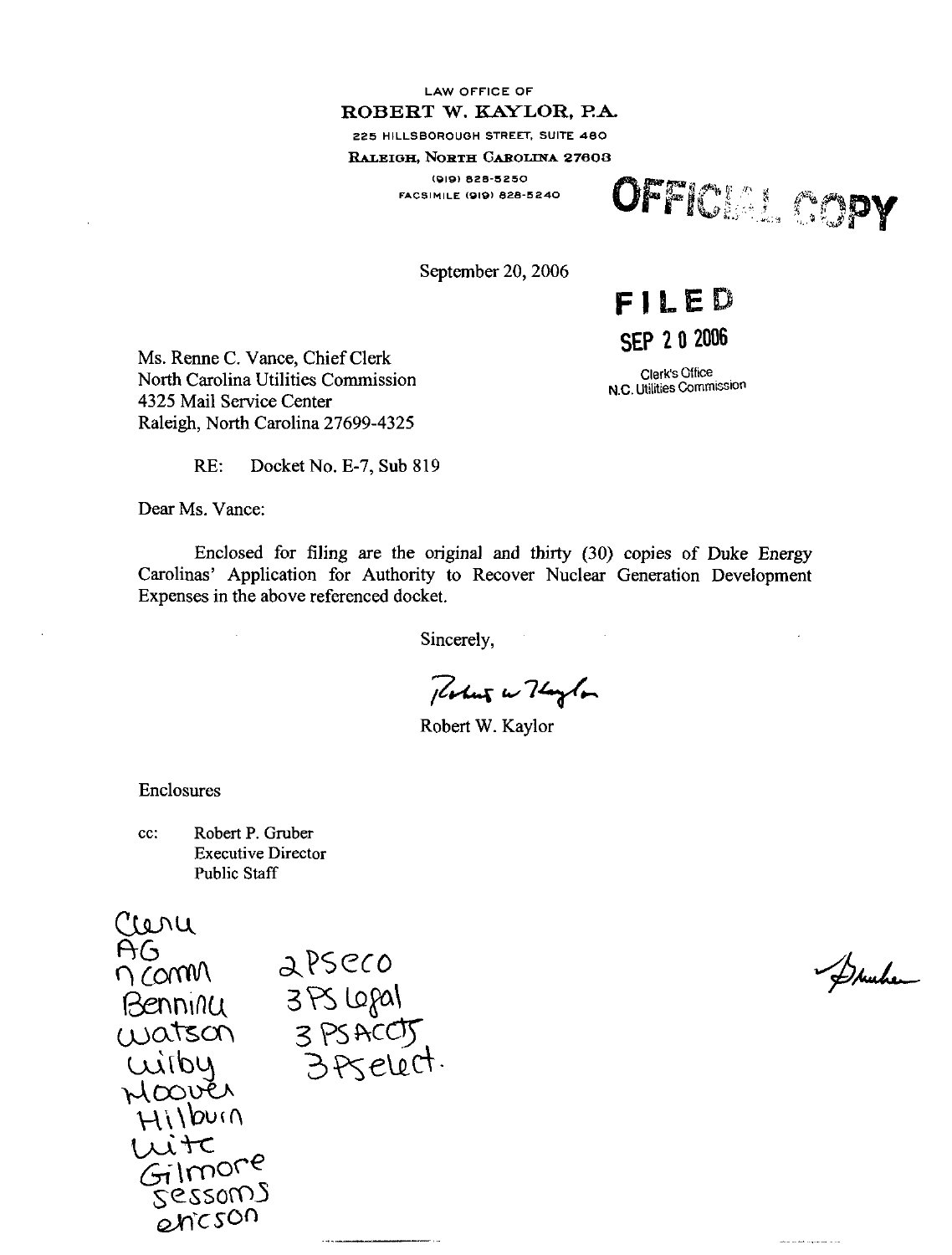# OFFICI $T$  or BEFORE THE NORTH CAROLINA UTILITIES COMMISSEDIE DOCKET NO. E-7, SUB 819 SEP 2 0 2006 Clerk's Office N.C. giggings Commission

Application of Duke Power Company LLC d/b/a ) Application for Authority to Duke Energy Carolinas, LLC, for Authority to ) Recover Nuclear Generation Duke Energy Carolinas, LLC, for Authority to  $\qquad$  ) Recover Necessary Nuclear Generation (b) Development Expenses Development Expenses And Request for () Expedited Treatment (1)

# **INTRODUCTION**

Duke Power Company LLC d/b/a Duke Energy Carolinas, LLC ("Duke Energy Carolinas" or "Company"), pursuant to N.C. Gen. Stat. §62-2 and Rule R1-4 of the Rules and Regulations of the North Carolina Utilities Commission ("Commission"), files this Application for authority to recover the North Carolina allocable portion of necessary costs and obligations related to the development of the Company's proposed William States Lee III Nuclear Station in Cherokee County, South Carolina ("Lee Nuclear Station") and incurred through December 31, 2007.<sup>1</sup> The Company requests the relief specified in this Application because it is in the public interest to assure that all potential future resource options, including nuclear generation, are fully considered and the most economic resources are available on a timely basis. Additionally, the Company requests such relief because it will benefit customers if the Company can reduce the financial risk that will arise from the development of a new nuclear plant without assurance of cost recovery. Specifically, Duke Energy Carolinas requests that the Commission issue an order:

<sup>&</sup>lt;sup>1</sup> Such costs and obligations are generally referred to in this Application as "Development Costs".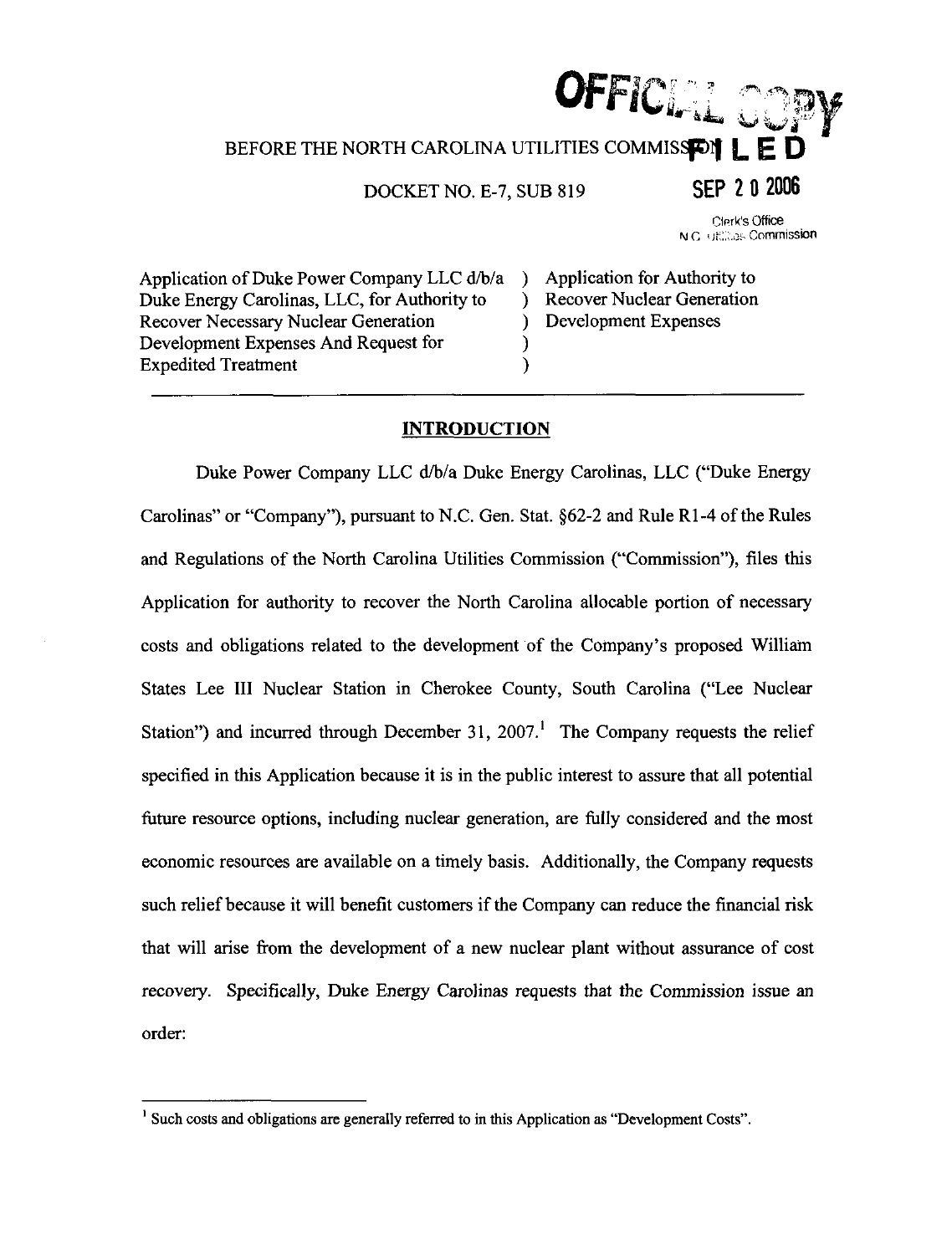- (1) finding that work perfonned by Duke Energy Carolinas to ensure the availability of nuclear generation by 2016 for its customers is prudent and consistent with the promotion of adequate, reliable and economical utility service to the citizens of North Carolina and the policies expressed in N.C. Gen. Stat. § 62-2; and
- (2) providing expressly that Duke Energy Carolinas may recover in rates, in a timely fashion, the North Carolina allocable portion of Development Costs prudently incurred for work done in the development of new nuclear generation through December 31, 2007, whether or not a new nuclear facility is constructed.

Such prudently incurred costs are necessary and will be incurred regardless of whether a new nuclear facility is ultimately constructed or not. Further, they are used and useful for the determination of whether the Lee Nuclear Station is the least-cost option to meet future customer needs. A ruling by the Commission is required to ensure that the Company's actions, in keeping nuclear generation available as an option, are consistent with the policies expressed in N.C. Gen. Stat.  $\S$  62-2, and that the prudently incurred costs expended in this effort are recoverable in rates in a timely fashion.<sup>2</sup>

In support of this Application, Duke Energy Carolinas respectfully shows the Commission the following:

<sup>&</sup>lt;sup>2</sup> The Company will incur other necessary costs and obligations even after December 31, 2007, including licensing fees, costs of design completion, project planning costs, and the purchase of long lead time material and equipment, before construction of the Lee Nuclear Station can begin. Additionally, should the Lee Nuclear Station be determined to be the least-cost option to serve customer needs, the Company will incur constmction costs. The Company will seek Commission approval for the timely recovery of the North Carolina allocable portion of all such prudently incurred costs at the appropriate times.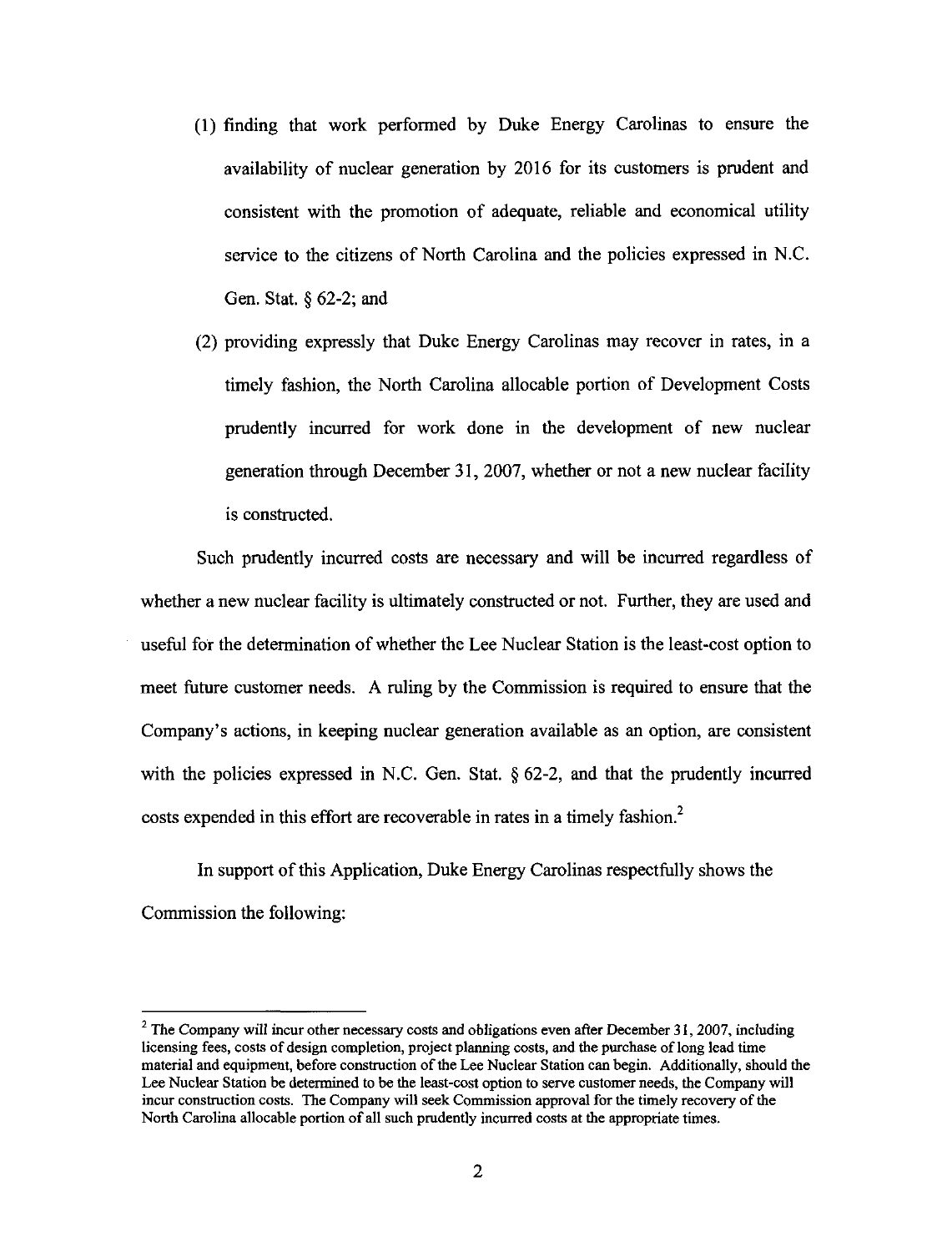### Name and Address of Duke Energy Carolinas

1. The correct name and post office address ofthe Company are Duke Power Company LLC d/b/a Duke Energy Carolinas, LLC, Post Office Box 1006, Charlotte, North Carolina 28201-1006.

# Notices and Communications

2. The names and addresses of the attorneys of Duke Energy Carolinas who

are authorized to receive notices and communications with respect to this application are:

Kodwo Ghartey-Tagoe Lead Regulatory Counsel Lawrence B. Somers Assistant General Counsel Duke Energy Corporation P.O. Box 1006/EC03T Charlotte, North Carolina 28201-1006

Robert W. Kaylor Law Offices of Robert W. Kaylor, P.A. 225 Hillsborough Street Hillsborough Place, Suite 480 Raleigh, North Carolina 27603

Kevin C. Greene Brandon F. Marzo Troutman Sanders, LLP Bank of America Plaza, Suite 5200 600 Peachtree Street Atlanta, GA 30308-2216

#### Description of the Company

3. The Company is engaged in the generation, transmission, distribution, and sale of electric energy at retail in the central and western portions of North Carolina and the western portion of South Carolina. It also sells electricity at wholesale to many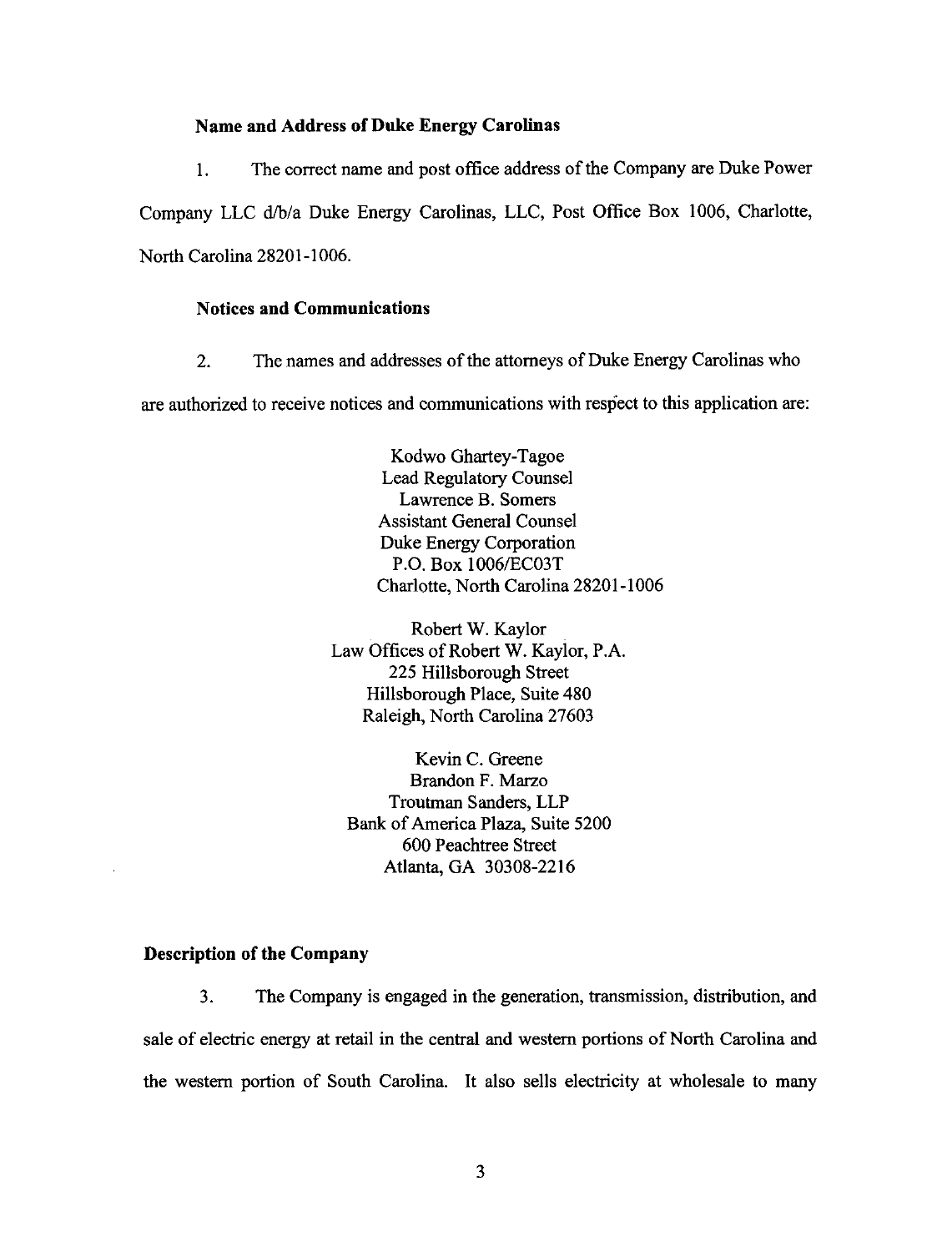municipal, cooperative and investor-owned electric utilities. Duke Energy Carolinas is a public utility under the laws of North Carolina and is subject to the jurisdiction of this Commission with respect to its operations in this State. The Company also is authorized to transact business in the State of South Carolina and is a public utility under the laws of that State. Accordingly, its operations in that State are subject to the jurisdiction of the Public Service Commission of South Carolina ("PSCSC").

#### BACKGROUND

4. The Commission is well aware that after the Three Mile Island incident in 1979, the US Nuclear Regulatory Commission ("NRC") appropriately issued significant changes in its regulations as they relate to nuclear power plant safety. Implementation of these new standards in plants already under construction (back fit) resulted in significant schedule delays as well as increases in both direct and financing costs. At this same point in time, escalating oil prices adversely impacted economic growth and led to a reduction in the projected demand for electricity. This resulted in the cancellation of approximately 60 new nuclear generation units that were in various stages of development or construction in the United States. These cancellations led to billions of dollars of utility write-offs, regardless of the prudence of those incurred development costs. Since 1979, no applications for the construction of new nuclear plants have been filed in the United States, partially due to the potential that similar events outside the control of the electric supplier could cause prudently incurred costs not to be recovered.

5. Recently, there has been renewed interest in new nuclear generation in the United States. This renewed interest is attributable to several factors, including (a) a need for new base load generation capacity over the next decade in many areas of the country,

 $\overline{4}$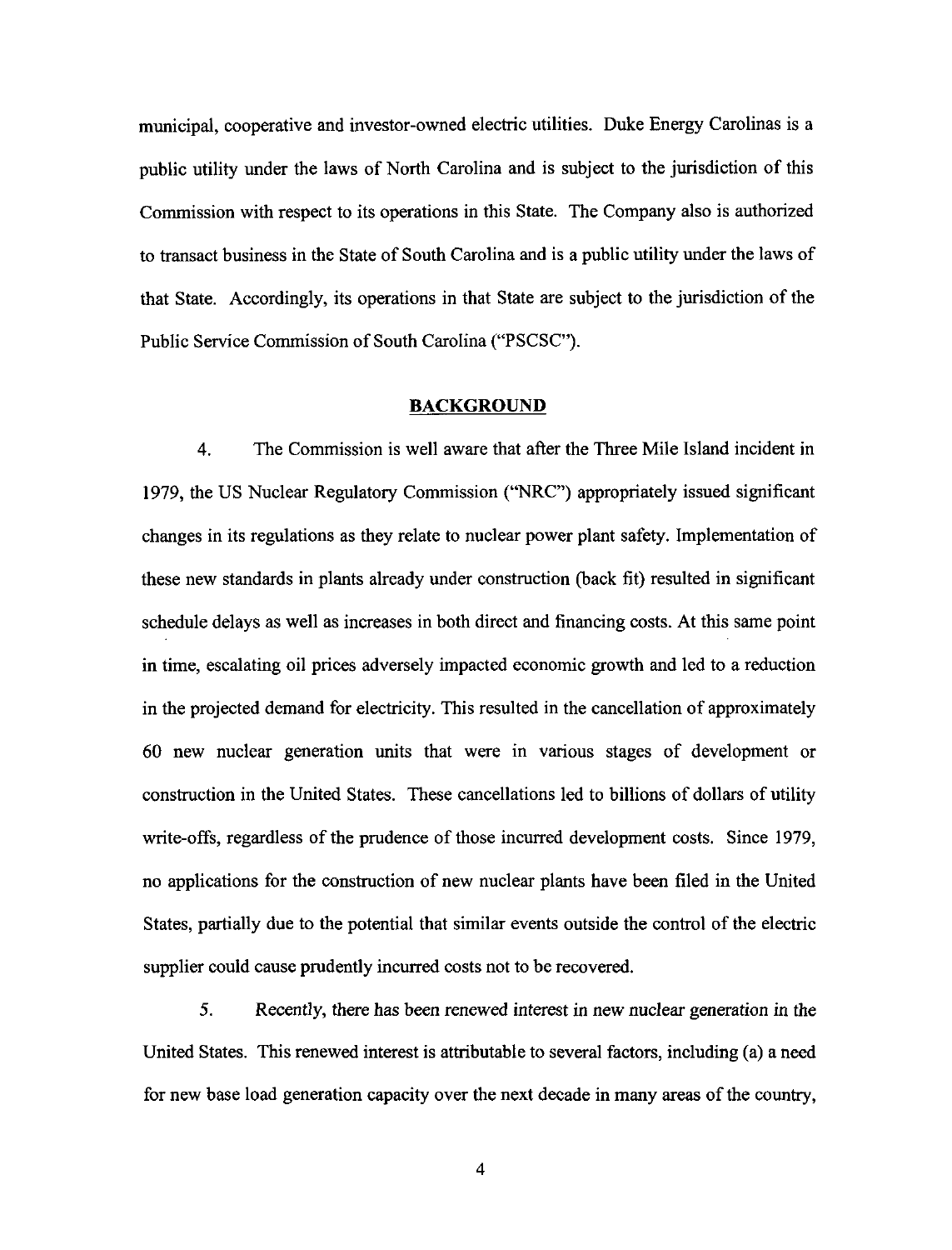most notably in the Southeast; (b) recognition, both internationally and domestically, in the environmental benefits of nuclear generation as the focus on air emissions heightens, particularly as climate change regulation receives greater consideration; (c) the need for American business and industry, for whom the price of electricity can be a significant component of overall operating costs, to remain competitive in global markets as other countries maintain or even increase their reliance on nuclear generation; (d) rising and often volatile prices associated with the fuels used in fossil generation assets, particularly natural gas but also coal; and (e) increasing concerns about our nation's energy security and energy independence. Because of these factors, the Energy Policy Act of 2005 ("EPAct") contains various provisions that encourage the development of new nuclear generation.

6. At the same time that these exogenous economic factors have begun to prevail, nuclear generation technology, design, and safety have improved markedly. Perhaps reflecting these developments, the NRC has made improvements to the licensing process for new nuclear plants. Such improvements are intended to remove uncertainty and to enhance the efficiency of the licensing process.

7. Duke Energy Carolinas is a leader in the nuclear generation industry and currently operates seven units at its three nuclear stations (5,020 MW owned, 6,996 MW operated) as part of its diverse generation fleet. The Company's need for new base load generation resources over the next decade, combined with the need for greater fuel diversity, make evaluating new nuclear generation an essential part of future resource planning.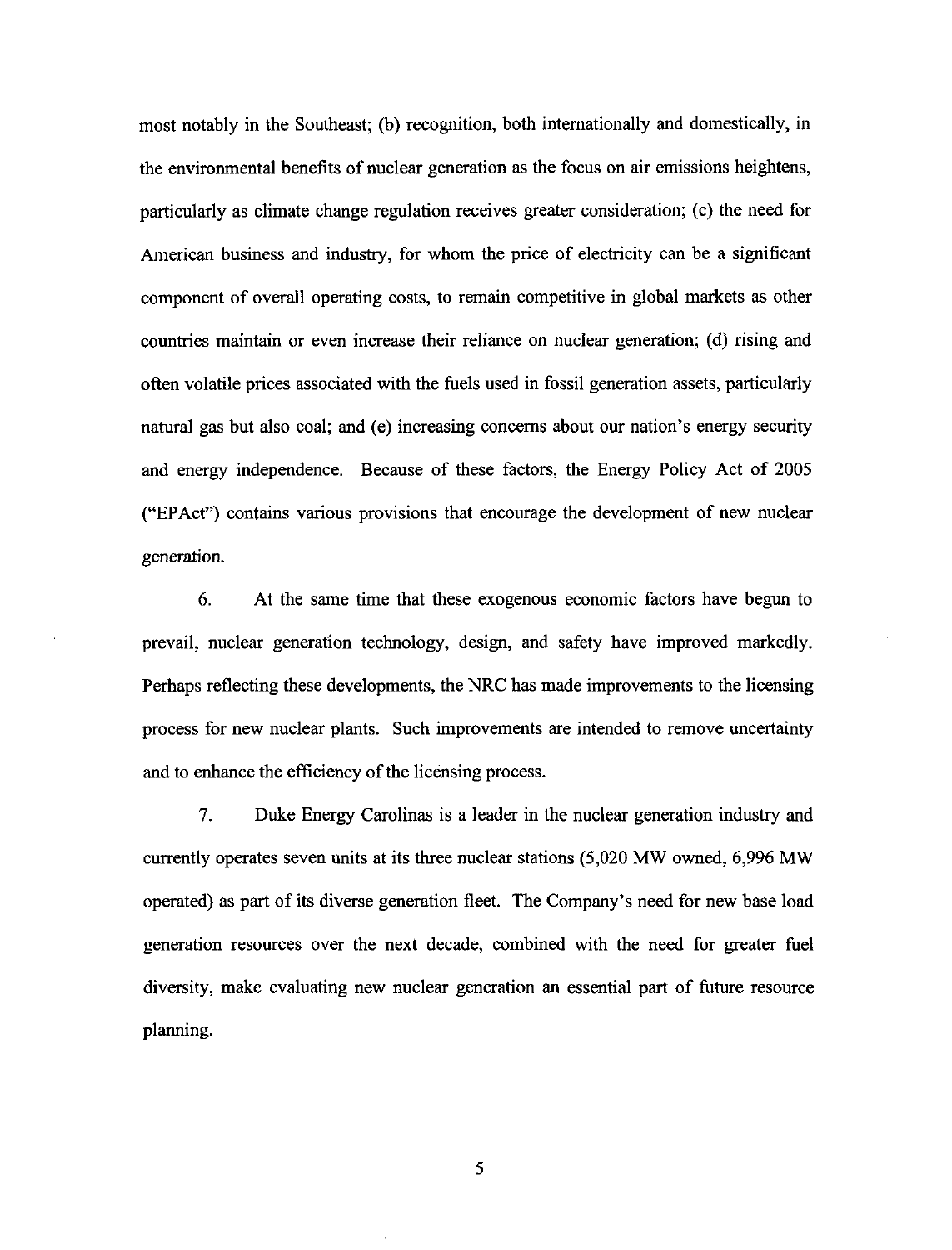8. Nuclear generation facilities have a very long lead time and require the expenditure of significant dollars during the preliminary siting, design and licensing phases. Duke Energy Carolinas expects to spend as much as \$125 million in Development Costs even before a CPCN is granted. But this work must be done and these funds must be expended in the near future if Duke Energy Carolinas is to ensure that its customers will have nuclear generation available as a resource option by 2016.

# THE COMPANY'S MOST RECENT ANNUAL PLAN IDENTIFIES NEW NUCLEAR GENERATION AS A LEAST COST RESOURCE

9. On September 1, 2006, Duke Energy Carolinas filed its most recent Annual Plan ("Annual Plan"). As the Commission is well aware from the recent public and evidentiary hearings in the 2005 Integrated Resource Planning ("IRP") investigation, Docket No. E-100, Sub 103, the IRP process provides a forum for the Commission, the Public Staff, and interested parties to evaluate the Company's Annual Plan. Consistent with the Company's 2005 Annual Plan recently approved by the Commission in Docket No. E-100, Sub 103, the 2006 Annual Plan identifies the need for significant capacity additions to meet a 17 percent planning reserve margin, including the cumulative need for nearly 4,200 MW of additional capacity by summer 2016. The resource planning analysis has confirmed that base load capacity additions will be required to meet customer needs beginning in 2011 and again in approximately 2016. Duke Energy Carolinas' last coal and nuclear base load plants came on line in 1975 (Belews Creek Steam Station) and 1986 (Catawba Nuclear Station), respectively. Portfolio additions of over 1,700 MW of base load nuclear capacity, 1600 MW of base load coal capacity, 2,207 MW of combustion turbine/combined cycle generation, and the 825 MW Rockingham Power combustion turbine facility, were identified as the least-cost options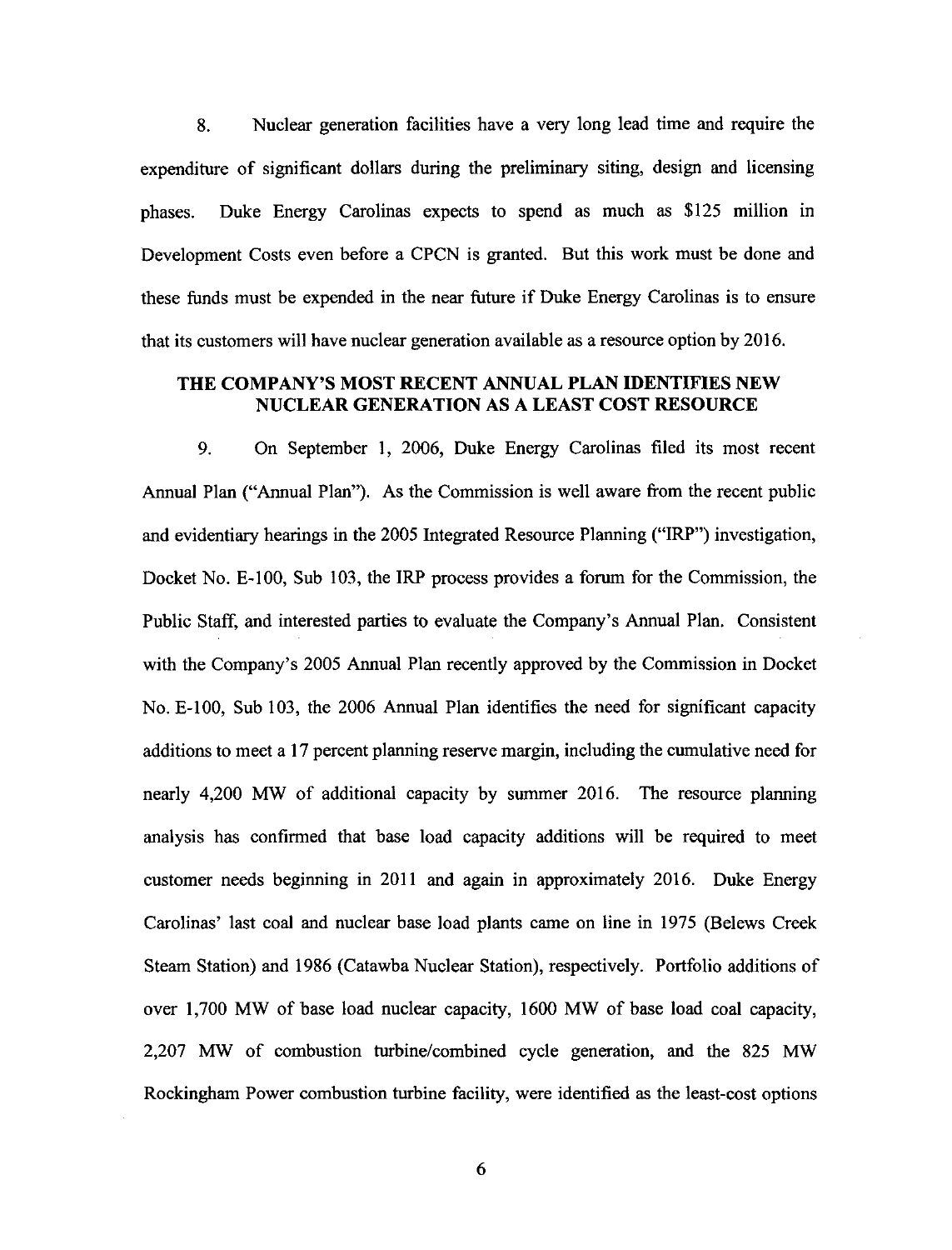to cost-effectively meet customers' generation needs and allow Duke Energy Carolinas to maintain the flexibility needed to ensure system reliability. The 2006 Annual Plan also includes an additional 201 MWs of new demand side management programs ("DSM"), which constitutes 100 MW of additional demand response program capability and 101 MW of additional energy efficiency program capability. The Company will continue to refine and enhance the impact of demand reduction and energy conservation programs in its portfolio as part of the Company's ongoing collaborative efforts with interested stakeholders.

10. Included in the Annual Plan is the Company's near-term action plan, which expressly outlines several steps being taken to ensure that Duke Energy Carolinas customers have the most economic and reliable resource options available. Specifically, the Company informed the Commission that it would be taking the following actions:

- Continue to evaluate new nuclear generation by pursuing the NRC's COL, with the objective of potentially bringing a new plant on line by 2016;
- Actively pursue new coal generation, with the objective of bringing additional capacity on line by 2011 at the existing Cliffside Steam Station;
- Maintain the option to license and permit a new combined-cycle/peaking facility;
- Establish collaborative partnerships to further define, develop, and promote potential demand response and energy efficiency products and services;
- Continue to assess opportunities to benefit from economies of scale in new resource decisions by considering the prospects for joint ownership and/or sales agreements;
- Continue to monitor renewable generation options;
- Continue to monitor energy-related statutory and regulatory activities.
	- 11. Duke Energy Carolinas continues to proceed with the objectives described

in its near-term action plan. This includes Duke Energy Carolinas' participation in the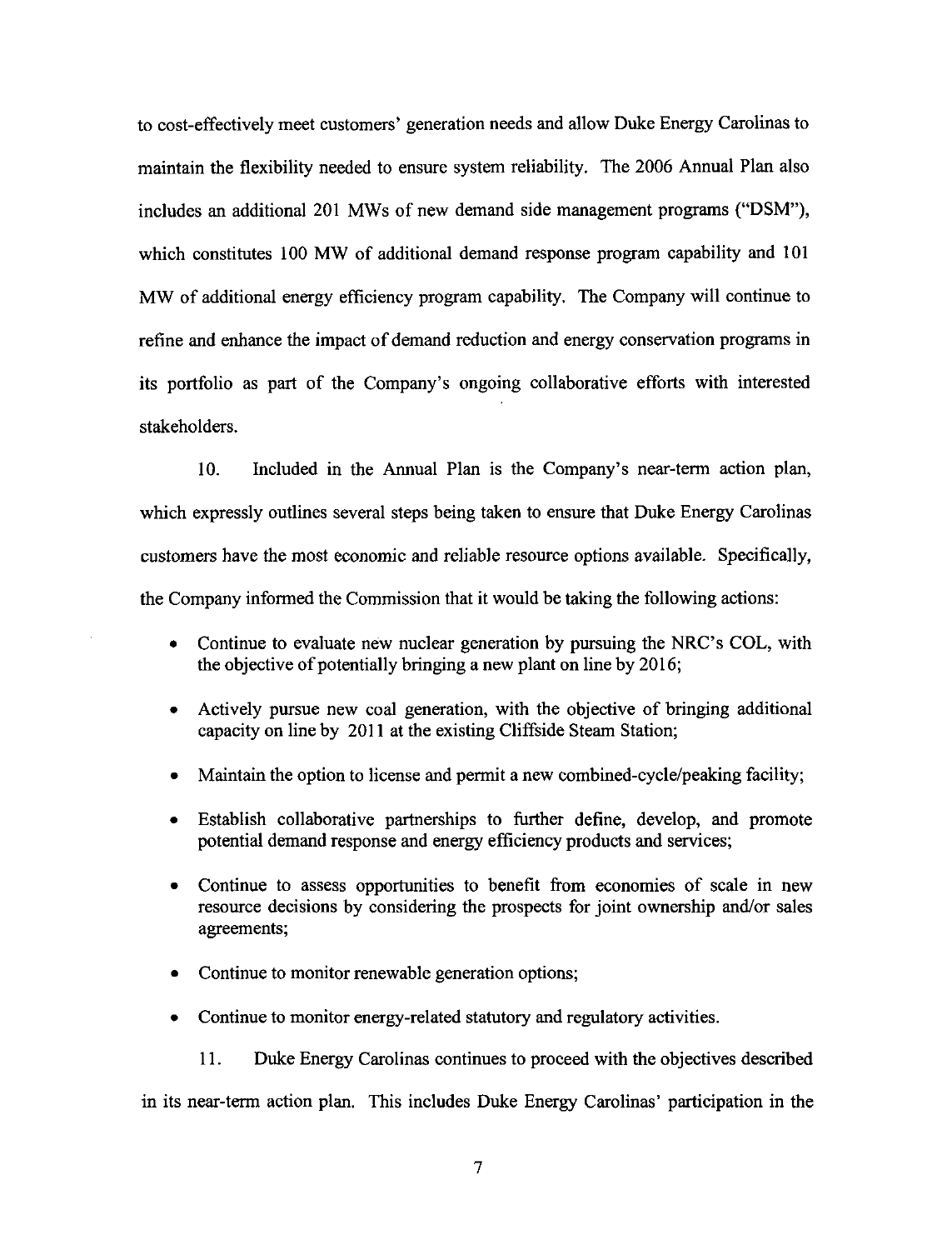hearings and workshops on DSM programs being conducted in Docket No. E-100, Sub 103, and additional collaborative efforts organized by the Company to develop and implement Duke Energy Carolinas' new DSM approach. In addition, the Company has entered into an agreement to acquire the existing Rockingham County 825 MW combustion turbine peaking facility from Rockingham Power, LLC. On July 25, 2006, the Commission approved the joint request of Rockingham Power, LLC and Duke Energy Carolinas to transfer the facility's Certificate of Public Convenience Necessity ("CPCN") to Duke Energy Carolinas in Docket No. E-7, Sub 816 and EMP-1, Sub 1. The Company has filed its CPCN application for the two 800 MW supercritical pulverized coal additions to its Cliffside Steam Station in Docket No. E-100, Sub 790, and the evidentiary hearing is scheduled to begin September 12, 2006.

12. Duke Energy Carolinas has taken the first steps towards evaluating the possibility of bringing new nuclear generation on line by 2016, also as identified in the recent Annual Plan. But even the preliminary work to evaluate the merits of building the Lee Nuclear Station involves significant costs. Yet, such work is necessary and, indeed, is used in and useful to fhe process of determining whether new nuclear generation will be available to meet future customer needs. Accordingly, the costs being incurred in connection with such work will be prudently incurred to ensure the availability of facilities necessary to meet future growth.

13. Ultimately, the construction of the Lee Nuclear Station will require the expenditure of significant capital. While not on the same scale, the evaluation and development of the Lee Nuclear Station also requires large sums of money. As noted above, the Development Costs through December 31, 2007 are anticipated to be as much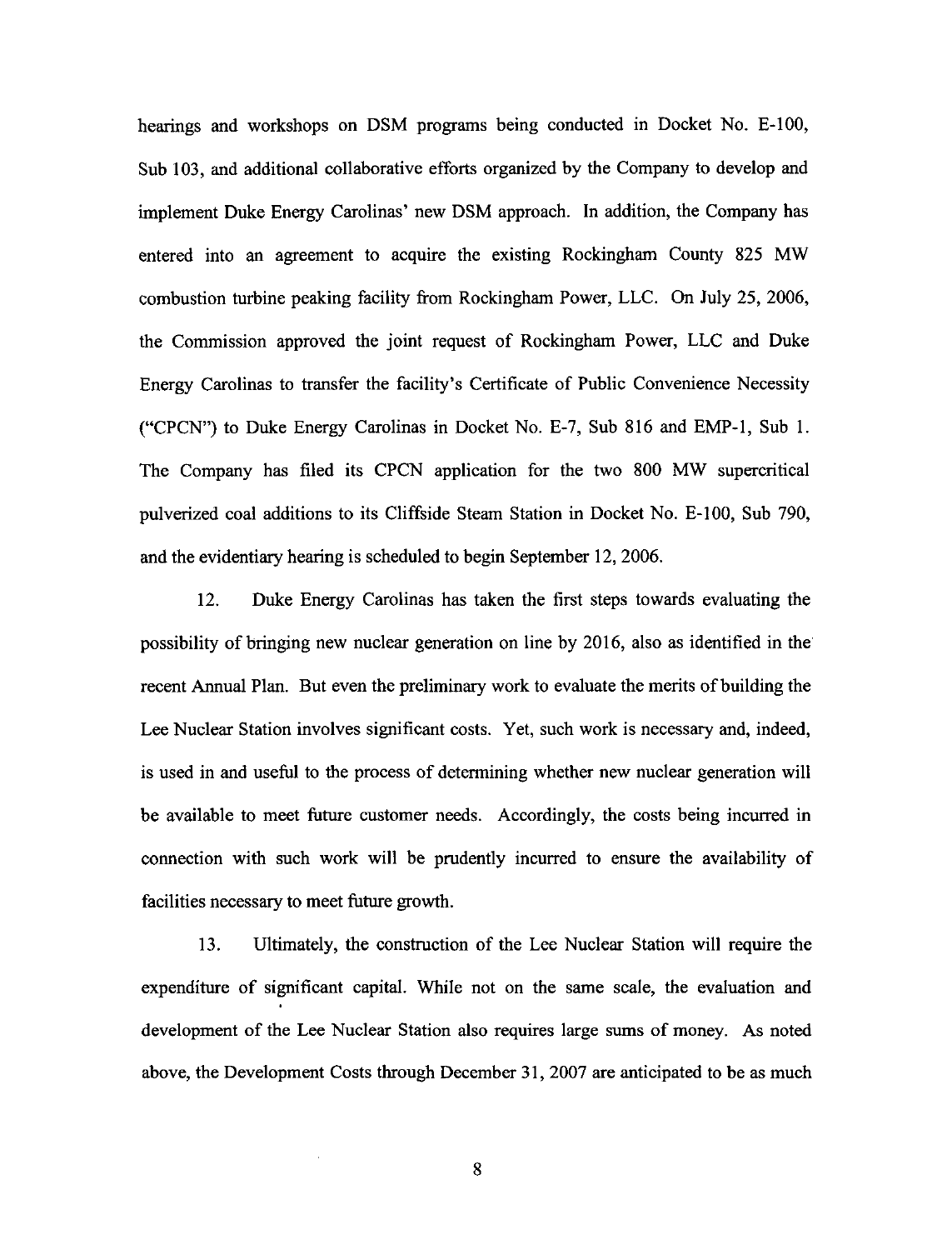as \$125 million. The Company is concerned about spending such large sums of money without the assurance of adequate and timely cost recovery.

14. Such cost assurance is appropriate and in the public interest. Duke Energy Carolinas' Annual Plan contemplates large capital investments for base load facilities over an extended period of time to meet future customer service requirements. Future annual capital requirements, along with the related financing costs, are projected to be significantly higher than annual capital expenditures and financing costs typically undertaken by the Company over the past twenty years. The added certainty of Development Cost recovery assurance is likely to strengthen the Company's credit position, as the financial market is more confident in the Company's ability to service the incremental debt and pay dividends to shareholders. This ultimately should result in more financing flexibility and a lower cost of debt than the Company would otherwise experience, thereby benefiting customers through a lower cost of service.

# NORTH CAROLINA PUBLIC POLICY

15. N.C. Gen. Stat.  $\S62-2$  declares the public policy of the State of North Carolina regarding the rates, services and operations of public utilities. N.C. Gen. Stat. §62-2(4a) specifically provides as follows.

To assure that facilities necessary to meet future growth can be financed by the utilities operating in this State on terms which are reasonable and fair to both the customers and existing investors of such utilities; and to that end to authorize fixing of rates in such a manner as to result in lower costs over the operating lives of such new facilities by making provisions in the rate-making process for the investment of public utilities in plants under construction.

Thus, the General Assembly has explicitly recognized the importance to the State of utilities' ability to finance generation facilities and the need for provisions to facilitate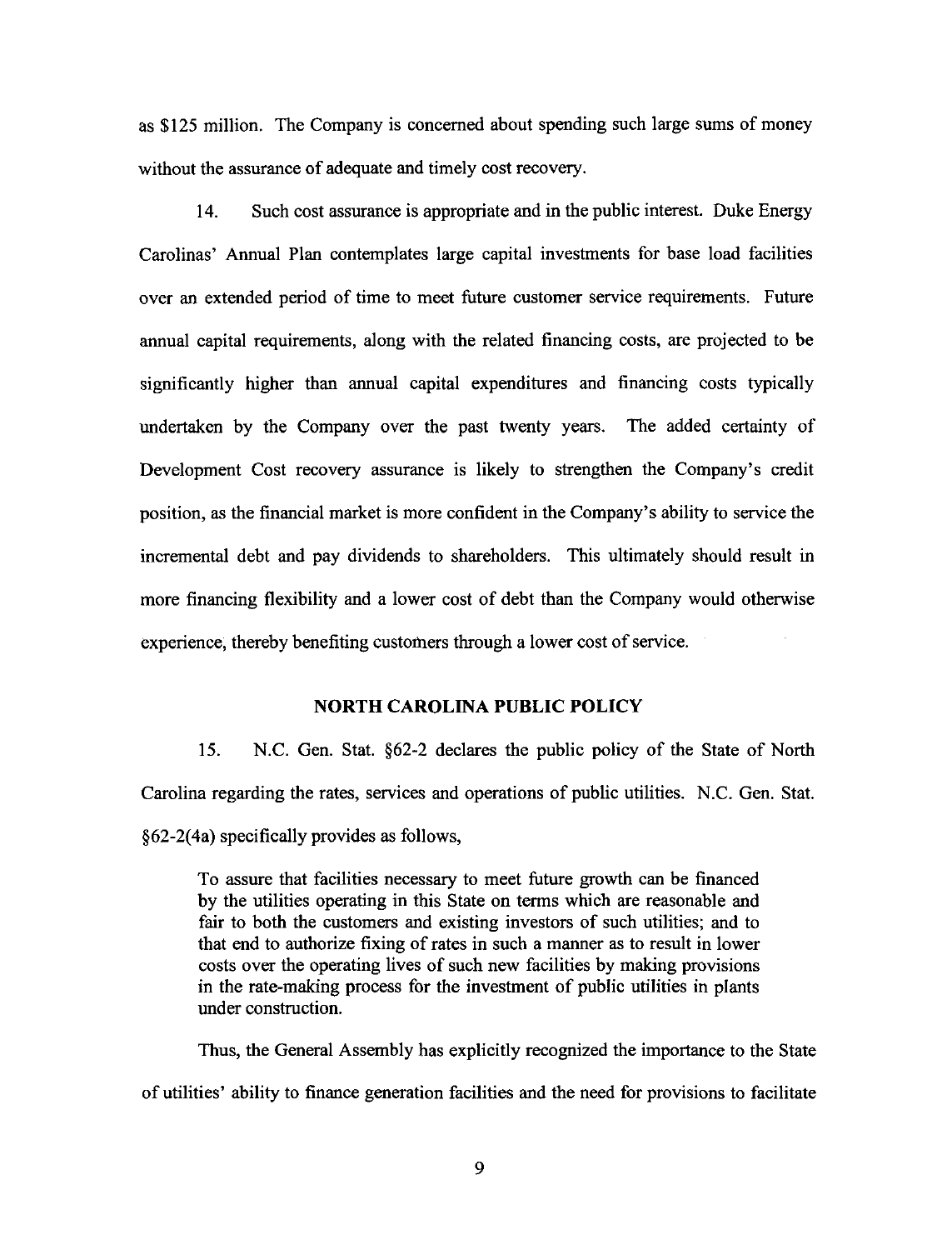utility investment in plants under construction. Part of the process of providing adequate, reliable and economical utility service is ensuring that the most economical supply-side and demand-side options are available when needed by the citizens of North Carolina. Through the annual planning process discussed above, Duke Energy Carolinas has identified nuclear generation as a least cost supply-side alternative to meet North Carolina customers' needs in the 2016 timeframe. The evaluation of nuclear expansion and the incurrence of Development Costs to enable construction is consistent with the policies espoused in N.C. Gen. Stat. § 62-2.

# RECOVERY OF ONGOING, PRUDENTLY INCURRED DEVELOPMENT COSTS SHOULD BE AUTHORIZED WHETHER OR NOT A NEW NUCLEAR FACILITY IS COMPLETED

16. Following completion of the environmental investigation of construction and operation of two nuclear generating units in Cherokee County, South Carolina, Duke Energy Carolinas plans to apply to the PSCSC for a  $CPCN<sup>3</sup>$ . The South Carolina CPCN process does not provide an absolute assurance of cost recovery in either North Carolina or South Carolina. It also does not adequately account for the cost that is being incurred by Duke Energy Carolinas to evaluate and maintain nuclear generation as an option. If conditions beyond the Company's control result in a new determination that nuclear generation is no longer in the best interest of our customers, then the efforts to preserve the nuclear generation option will still have value to customers in so far as it helps identify the least-cost option. The work being undertaken is reasonably calculated to ensure that the least-cost portfolio, as shown in the Company's 2006 Annual Plan, is

<sup>&</sup>lt;sup>3</sup> Under South Carolina law, the CPCN is a "Certificate of Environmental Compatibility and Public Convenience and Necessity."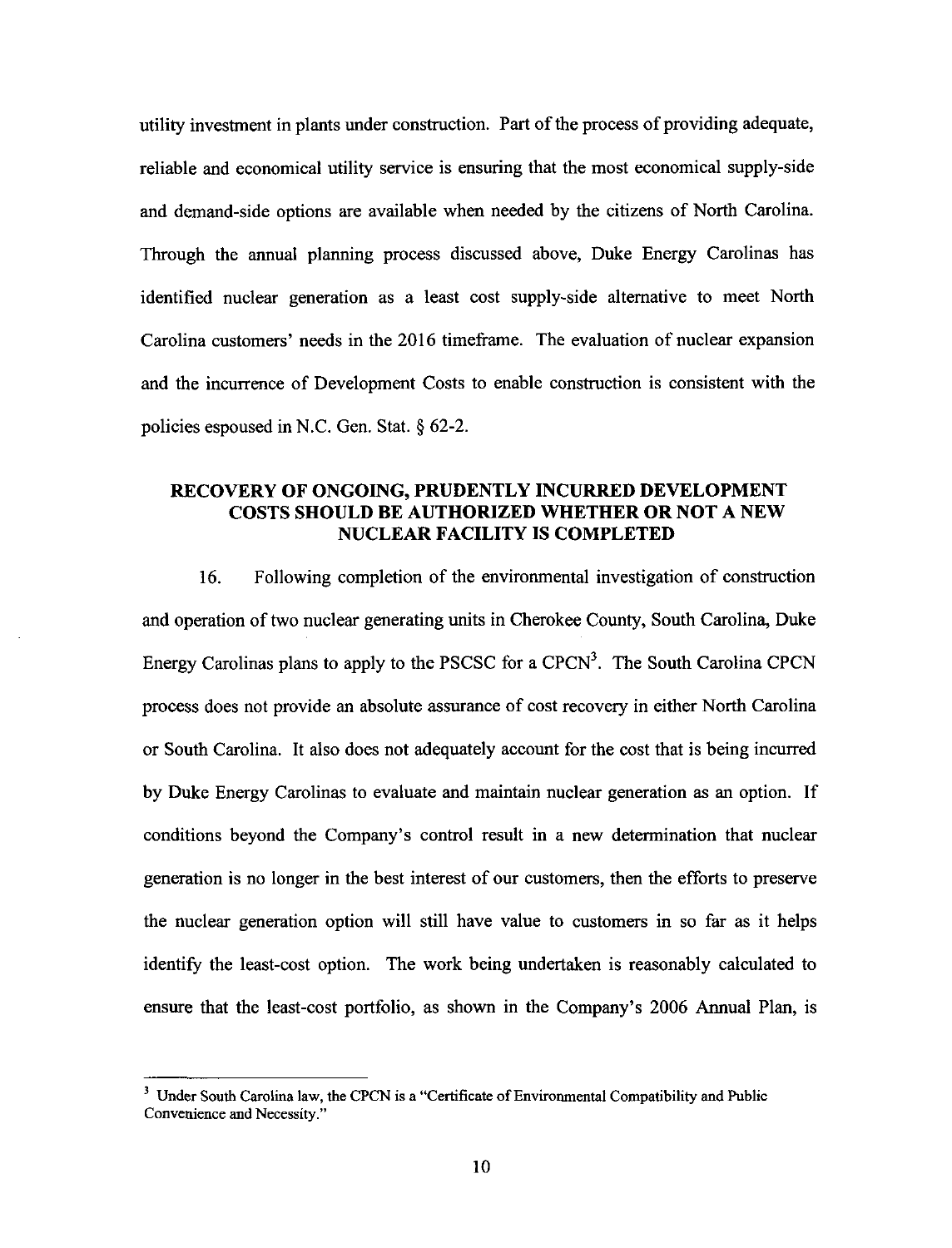available to meet customer's needs. This cost is prudently incurred for the benefit of Duke Energy Carolinas' customers and should be recoverable in rates.

17. Additionally, once a CPCN is granted by the PSCSC, Duke Energy Carolinas still does not have the certainty of recovery that is necessary to pursue a capital intensive project like the development of new nuclear generation.

## REQUEST FOR EXPEDITED TREATMENT

18. To avoid uncertainty and delay, Duke Energy Carolinas respectfully requests that the Commission review and approve this Application in an expeditious manner without the need for a hearing. While the Company submits that the Commission can and should grant the relief as requested in this Application, should the Commission determine that it does not have the statutory authority to grant the relief requested, it is Duke Energy Carolinas' intent to work with the Commission to seek a legislative remedy from the General Assembly. Accordingly, expedited consideration by the Commission would enable the Company to timely take the necessary steps to ensure the viability of the Lee Nuclear Station option.

WHEREFORE, Duke Energy Carolinas respectfully requests that the Commission approve the Company's Application and issue an order that work done to preserve the nuclear option for Duke Energy Carolinas customers is prudent and consistent with N.C. Gen. Stat. §62-2, and that the prudently incurred Development Costs are recoverable in rates.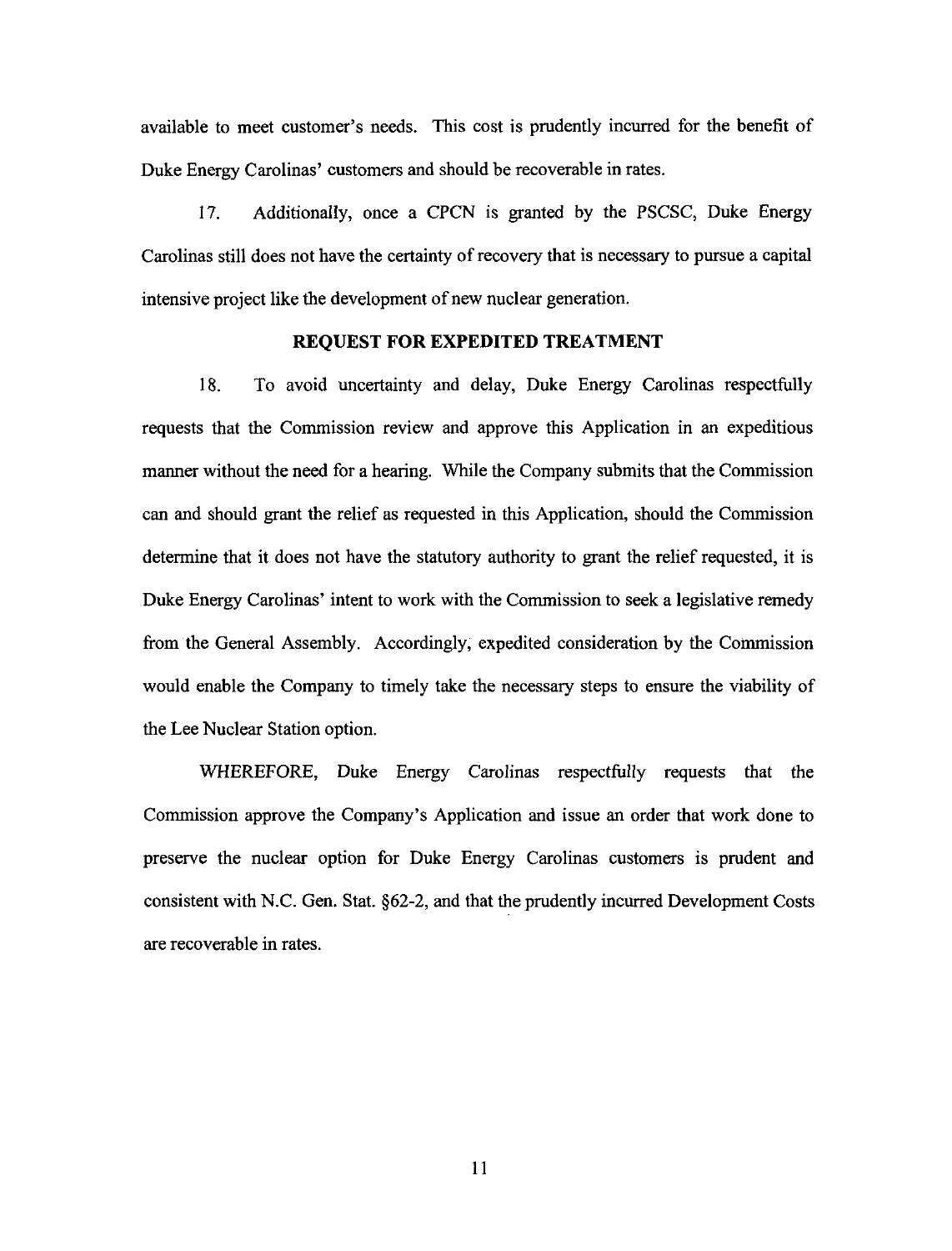Respectfully submitted this  $\frac{20^{14}}{200}$  day of September, 2006.

Robert wo Though

Kodwo Ghartey-Tagoe, Lead Regulatory Counsel Lawrence B. Somers, Assistant General Counsel Duke Energy Corporation Post Office Box 1006 Charlotte, North Carolina 28201-1006 Telephone: 704-382-4295 or 704-382-8142 kghartey-tagoe@duke-energy.com lbsomers@duke-energy.com

Robert W. Kaylor Law Office of Robert W. Kaylor, P.A. 225 Hillsborough Street, Suite 480 Raleigh, North Carolina 27603 Telephone: 919-828-5250

Kevin C. Greene Brandon F. Marzo Troutman Sanders, LLP Bank of America Plaza, Suite 5200 600 Peachtree Street Atlanta, GA 30308-2216

ATTORNEYS FOR DUKE POWER COMPANY LLC d/b/a DUKE ENERGY CAROLINAS, LLC